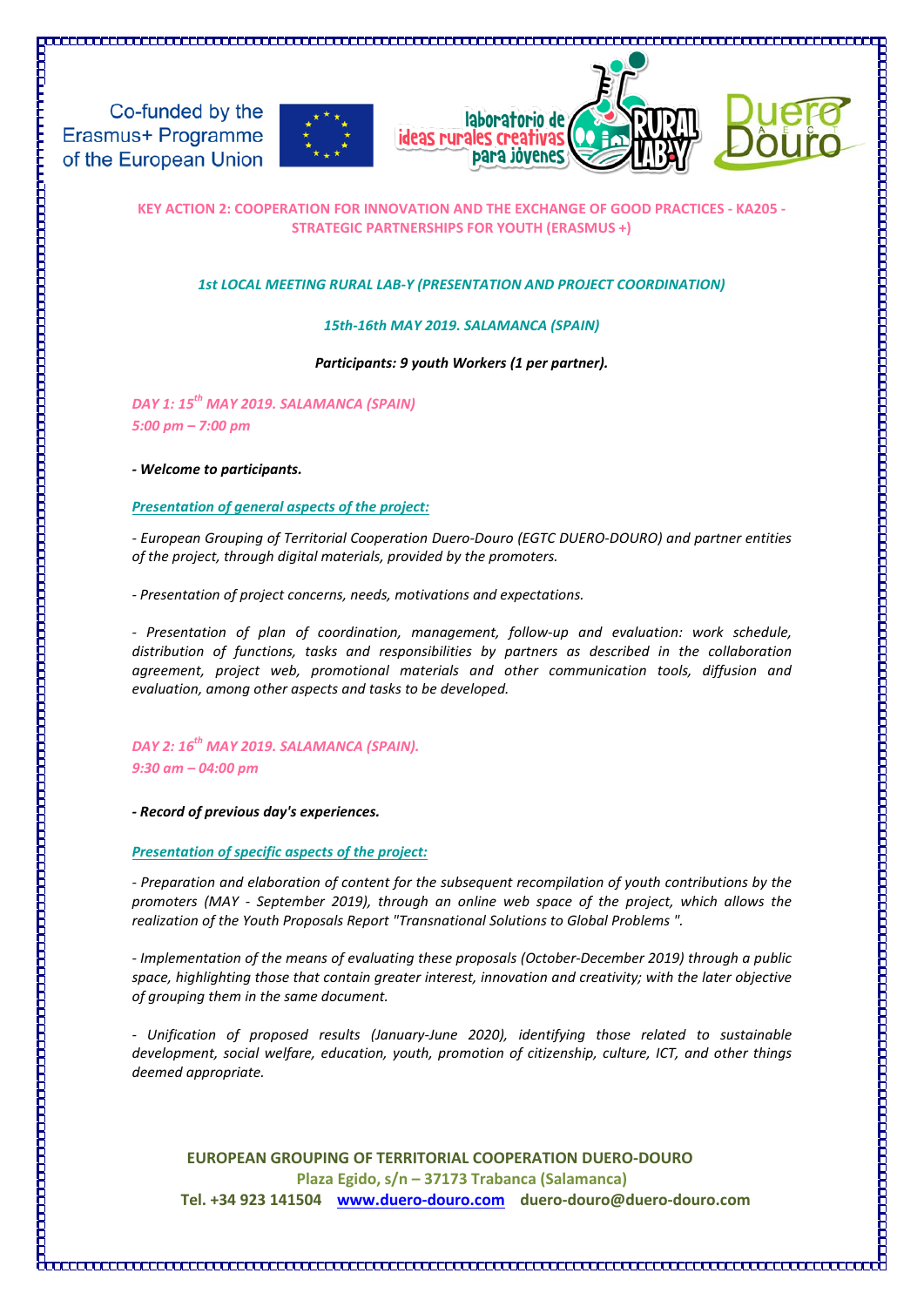





*- Preparatory aspects, contents, contributions of the partners concerning the training activities "Workshop Creativity and Mentoring" (to be held from October 14 to* 

*19, 2019 in Spain); as a result of these actions a "RURAL LAB-Y " video will be created.*

*- Study visit within the scope of the coordinating entity, through a brief tour of Arribes territory and its area of influence with Portugal.*

*- Debate seminars "De Tú a Tú": identification of characteristics, peculiarities and most relevant*  needs of the scope of the Duero-Douro EGTC and comparison with the area of intervention of *associated entities.*

*- "Branding and Identity" course: exhibition of attractive professional offers for further exploration, deepening the creation of a professional brand, ways to differentiate yourself professionally, trust and harmony to increase the value of a product or service, results strategy and objectives, visibility through an online communication plan (social networks, blog, business web) and offline (networking actions, participation in the media, congresses, conferences ...).*

*- Course "Innovation and Employment": identification of innovative tools to establish information strategies and training actions that favor youth entrepreneurship.*

*- Establishment of a network of cooperation between workers in the field of youth, associated entities, collaborators, and indirect beneficiaries.*

*- Definition of the development of the Video Formative RURAL LAB-Y, as an example of Good Practices.*

*- 2nd local meeting to be held in Portugal within the scope of the Duero-Douro EGTC during 2020; the main goal will be the presentation of evaluated youth proposals, to include in the results of the project,*  favor the exchange of opinions, achievements to a wider public and to extrapolate its results to other *territories with similar characteristics; all of which will promote the development of new pilot projects and joint work initiatives.*

*- Establishment of the preparation of Good Practices Materials (videos, tutorials, links of interest, ..., other relevant information concerning the topics to be discussed in the project to be shared on the RURAL LAB-Y platform), actively involving young people from rural areas, through experimentation, exchange of ideas, experiences and innovative training actions.*

*It's expected to collect from partner entities: proposals, resources and innovative tools to convert them into manuals of good practices, as a link with rural youth, helping them to train them in the identification of rural needs, related to the use of endogenous resources, as an economic engine and local development, reinforcing the link to these spaces and promoting youth associations.*

*- Conclusions.*

*- Departure of participating groups.*

**EUROPEAN GROUPING OF TERRITORIAL COOPERATION DUERO-DOURO Plaza Egido, s/n – 37173 Trabanca (Salamanca) Tel. +34 923 141504 [www.duero-douro.com](http://www.duero-douro.com/) duero-douro@duero-douro.com**